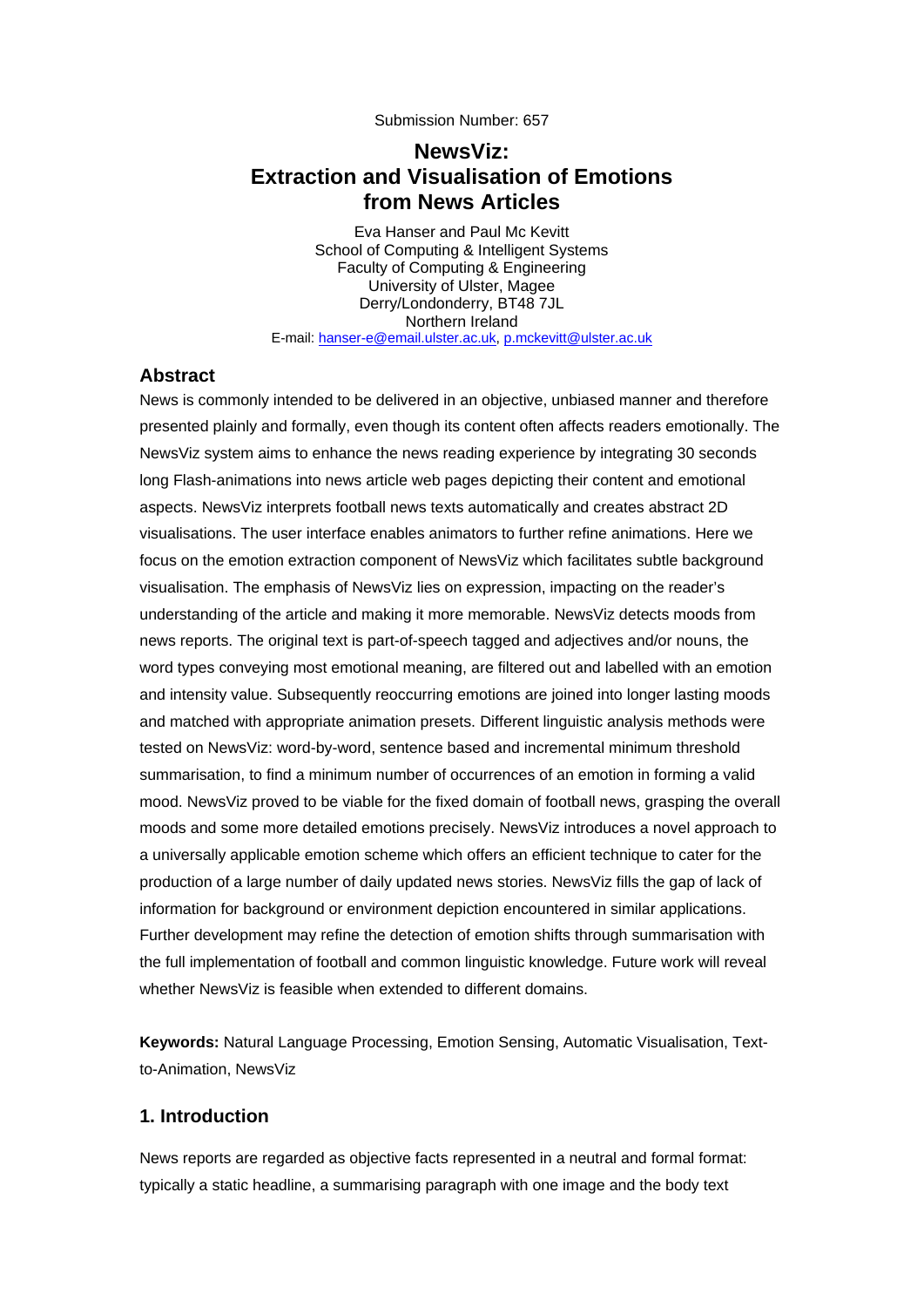eventually with one to three more images. Even though reporters find the content of news stories worth mentioning for emotional reasons, story brevity, scarce background information and poor combination of visual and verbal information hinders learning by viewers. In order to reach the audience emotionally, educate and entertain, emphasis on visual elements is important as they tend to be more memorable than verbal ones. The software prototype, NewsViz, creates animations from news articles. Abstract design elements show emotions conveyed in the stories. The main objective of NewViz remains information provision, thus emotion extraction is universally applicable and without opinion bias. NewsViz is an efficient software tool for designers to be able to build daily updated animations. Input for NewsViz is natural language text. Multimodal systems automatically mapping text to visuals face challenges in interpreting human language which is variable, ambiguous, imprecise and relies on common knowledge between the communicators. Enabling a machine to understand a natural language text involves feeding the machine with grammatical structures, semantic relations and visual descriptions to be able to match suitable graphics.

#### **2. Background and related research**

Text-to-visual mapping relates to the area of natural language processing (NLP) and multimodal storytelling which attempt to enable computers to interpret and generate natural human language and mental images.

Text-to-visual mapping starts with linguistic analysis of the text. Despite variability, ambiguity and imprecision *syntactic analysis* tools achieve mostly reliable results. Part-of-speech tagger software tools identify grammatical types of words. For example, Qtag (Mason 2003) attaches a tag to each word labelling it as noun, verb, adjective or other.

*Semantic interpretation* and actual understanding of the meaning of a text is more difficult, because it depends largely on common sense knowledge. Common sense knowledge and mental images need to be structured, related through logical rules and entered into databases before computational text interpretation is possible. A commonly used tool for determining semantic relations between words is WordNet (Miller 1995), an extended dictionary specifying word relations such as similarity, part-of relations, hierarchy or manner. Sensing emotions from multimodal input has mainly been investigated with the objective of developing humanlike agents. The football commentary system, Byrne (Binsted and Luke 1999), includes a commentator with emotions influenced by his personality and intentions. SOBA (Buitelaar et al. 2006) extracts information from soccer match reports, annotates relevant expressions (e.g. players, teams, goals.) and generates knowledge base entities. The collected football knowledge can set preconditions and context to consequently evaluate current events and assign appropriate emotions.

Automated story visualisation systems deliver initial results for object and action depiction, as in WordsEye (Coyne and Sproat 2001), creating static 3D images from written descriptions.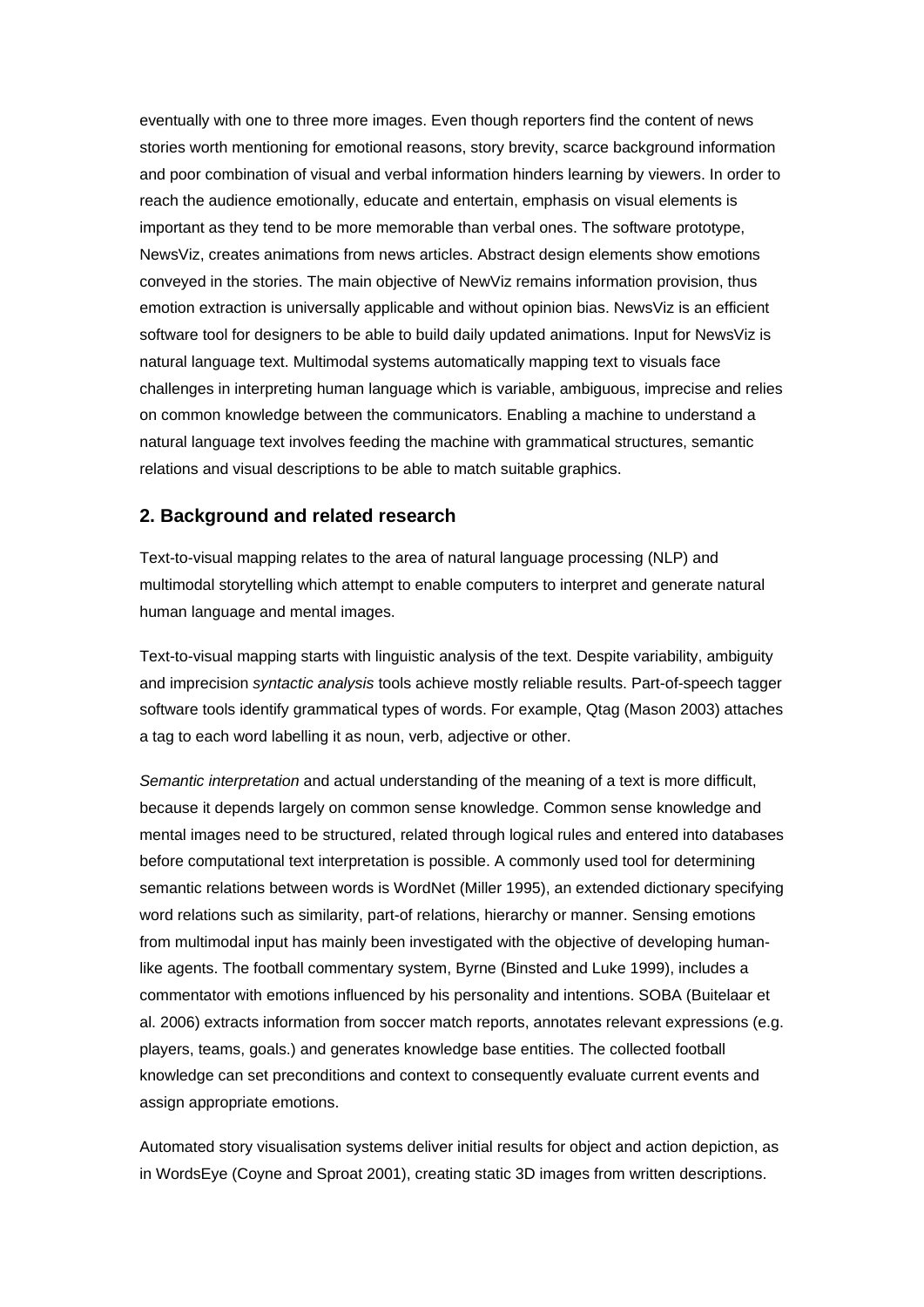Additionally, automated camera and character animation, interaction and speech synthesis is realised in CONFUCIUS (Ma 2006). The Unseen Video (Scheibel and Weinrother 2005), is a good example of abstract mood visualisation. Local weather data is automatically retrieved from news websites and influences the look and feel of the Flash animation through shapes, colours and images. The Story Picturing Engine (Joshi et al. 2004) visualises texts selecting and matching pictures and their annotations from image databases.

The work discussed in section 2 demonstrates that sufficient subsets of the English language can be mapped to computer understandable language for the visualisation of stories.

# **3 The NewsViz system**

NewsViz takes online news articles as input and outputs animations reflecting the content of these news stories. NewViz consists of three main components: the linguistic analysis, the animation composer and an interface for editing text and animations (Fig. 1). The linguistic component constructs three elements of the animation in different processes. The emotion extraction tool creates atmospheric background visuals, the action visualiser depicts people, objects and their actions and the audio creator selects music and sound effects. The composer synchronises the different outputs. Here, we focus on the emotion extraction component (Fig. 2) developed in Flash MX and Photoshop. Emotional aspects within the news story are identified and linked to appropriate presets of background animations.



Fig. 1: NewsViz system architecture Fig. 2: Emotion extraction component

### 3.1 Emotion extraction

The first step in processing the text is to define the grammatical type of all words. The part-ofspeech tagger, Qtag (Mason 2003), attaches tags to nouns, verbs, adjectives and other parts of speech. The tagged text is sent on to the adjective and noun detector. Only these two types of words are selected for further processing because emotional meaning is mainly conveyed by them. Next, the emotion word selector checks the adjectives and nouns in the emotion dictionary and attaches emotion tags indicating their kind of emotion and intensity. The dictionary holds manually created emotion-indices and default intensity values of all affective words. Four emotions have been found relevant in relation to football matches –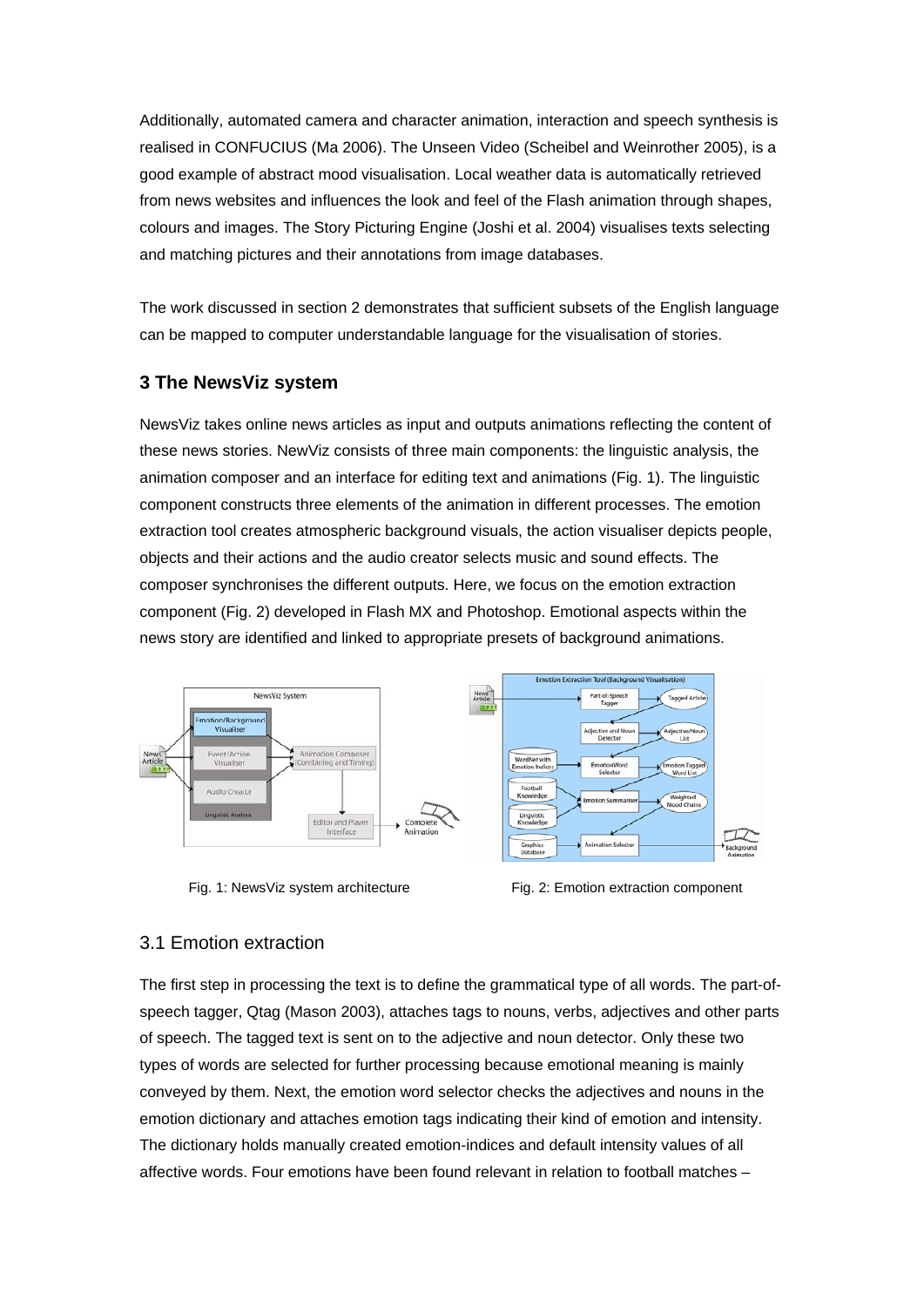happiness, sadness, tension and boredom. Words with a neutral emotion index do not describe football relevant emotions. To achieve a coherent course of emotion and animation, neutral phases are replaced by the previous mood with decreasing intensity. The list of emotion tagged words is handed to the emotion summariser. During the summarisation process subsequent emotions of the same type are combined to one longer-lasting mood. Each mood is labelled with its type, average intensity and display duration. With the 'word by word' summarisation method mood boundaries appear as soon as the emotion type of the next word differs. In order to reduce error and excessive mood swings, the minimum threshold method sets a minimum number of words required to represent a mood. Alternatively, the sentence based method assumes that one sentence conveys one idea and consequently one emotion. Hence, it calculates an average emotion for each sentence, before combining identical emotions. A chronological list of mood chunks is created.

### 3.2 Animation construction

The animation selection component loads the individual animation elements from the graphics database and combines them in a 30 seconds long animation. The graphics database contains prefabricated graphics sorted by an emotion index which are combined and adjusted according to mood intensities. Based on the weighted mood list, the emotion sequence order, the type of graphic element, its display duration, and the background colour are determined. The intensity value specifies the element size and the number of objects loaded. An emotion change causes the current animation elements to fade out and to load different elements. Animation examples are shown in Fig. 3.



Fig. 3: Animations for Boredom (green), Happiness (yellow), Sadness (blue) and Tension (red)

#### 3.3 User interface

NewsViz users load or type news stories into the text editor. The options menu offers different emotion extraction and mood summarisation methods. By pressing the 'run' button the visualisation can be watched in the preview window. The text processing runs invisibly in the background. If the user is satisfied he can save the animation. If the user prefers to alter the animation manually, he has the option to edit the original text or the animation elements frame by frame. Fig. 4 shows the user interface with animation player. The final animations are integrated at the top of the news article's internet page (Fig. 5).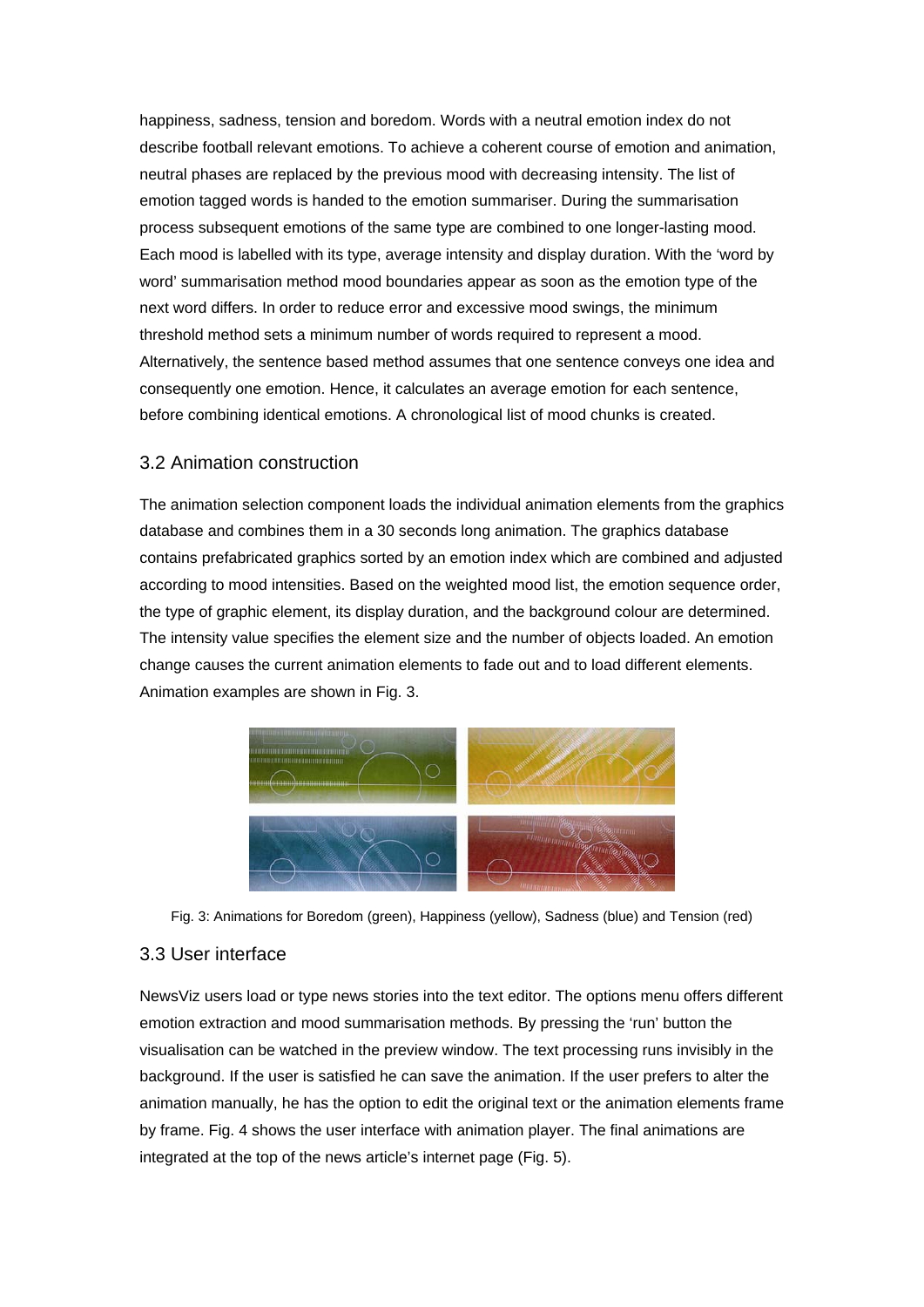



Fig. 4: NewsViz User Interface Fig. 5: Animation integrated into website

# 3.4 Evaluation and testing

NewsViz was tested on four football match reports from the BBC and FIFA websites. NewsViz emotion output was evaluated against two forms of human interpretation of these news articles, a brief outline of the prevailing moods naming three to five emotions per article and a more fine grained interpretation assigning one (or two) emotions to each sentence. Three types of emotion extraction error were distinguished, falsely detected, missing and very close, but not exact, emotions. On average, the best results are achieved when extracting both, adjective and nouns, with the word by word method, but this output is too fine grained for visualisation. Summarisation methods need improvement. Overall the outcome of NewsViz is satisfactory and demonstrates that news texts are suitable for emotion extraction. The different sensations of the described football matches were distinguishable.

# **4 Conclusion and future work**

NewsViz extracts emotion-bearing words from online football news reports based on an extended dictionary with emotion-indices assigned to each entry. The extracted emotions are processed and illustrated in abstract background animations. Results from initial testing demonstrate that this automated process has satisfactory performance. Technologically, NewsViz is viable for the fixed domain of football reports and offers a sound basis for more affective text-to-visual mapping. Future work will aim to improve the semantic processing of emotions. This involves the integration of rules for common and linguistic knowledge. Linguistic knowledge identifies emotions in context applying language rules to emotion interpretation, i.e. it solves negation by inverting emotions. With a dependency parser expressions of related words can be found and their average emotion determined. Domainspecific knowledge (e.g. football) provides background information including match statistics, players' and teams' names, team colours and league tables. It also accommodates game rules or match situations with their emotional consequences. The mood list is refined through moods discovered with common knowledge and football facts which set pre-conditions and context representing long-term moods influencing current event-based emotions. The emotion database could be extended through the WordNet-Affect dictionary (Strapparava and Valitutti